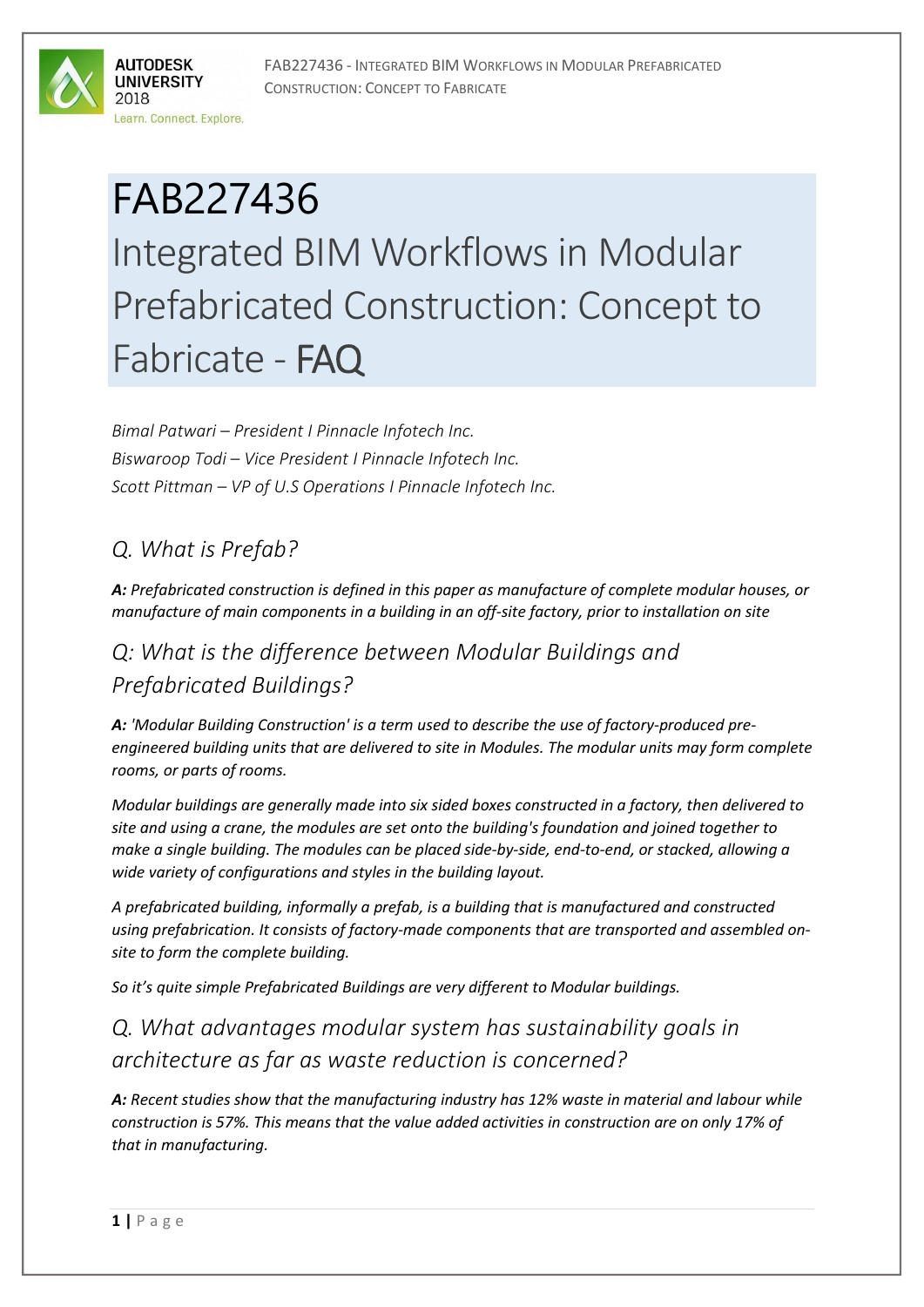

Learn, Connect, Explore.

*Waste in material and labour in traditional construction is abundant. Modular can capture the efficiency and productivity of the manufacturing industry, delivering more value to clients and reducing waste in the process.*

*Although modular design and construction will not solve integration approach to project delivery alone, it is one of the arrows in the quiver of the integration paradigm that may be used to realize reduced duration, increased quality, controlled cost and sustainable delivery. In order to realize these benefits, it demands an early integration effort and information sharing. Altogether this potentially results in lower risk for all involved. In the end, modular design and construction is only as good as the demands placed upon it by architects – this requires deeper knowledge.*

## *Q. How the role of off-site, factory construction changing our environment?*

*A: Utilizing factory construction will create better jobs for workers without constant layoffs because of inclement weather conditions. It will help conserve materials. There will be fewer disturbances to the land; with site building there are many more trees cut down and a mess created with materials and soil thrown around and piled up on the property.* 

*Because prefabricated houses are built in a factory there are many opportunities for conserving materials. Cut-offs from one house can be used on other houses. Many factories recycle metal and drywall, sending them back to the factory to be reused.*

*Many of the materials used to build a house can be shipped in bulk to the factory rather than to individual job sites. This also saves fuel used for deliveries.*

## *Q. How does BIM contribute to the modular construction design-build process in AEC industries?*

*A: The future of modular relies on the success and ubiquity of BIM. Linking time and threedimensional information, simulation of construction in modular can anticipate schedules from factory Workflow to on-site job-site assembly sequencing.* 

*BIM allows for interface of automation equipment to virtually remove the shop drawing phase and have multiple manufacturers producing modules for on-site assembly. This may take the form of a building model that is further detailed or networked with other aspects of production and construction by the modular manufacturer.*

*Preparing a building component or assembly for fabrication is a time consuming process that depends on numerous complex factors. BIM facilitates a variety of related design/construction activities, including digital fabrication and Shop drawings of building components*

*Finally, BIM allows visualizing virtual reproductions of the building or making 3D models that help to correct problems or better choose the materials and, above all, reduce execution costs.*